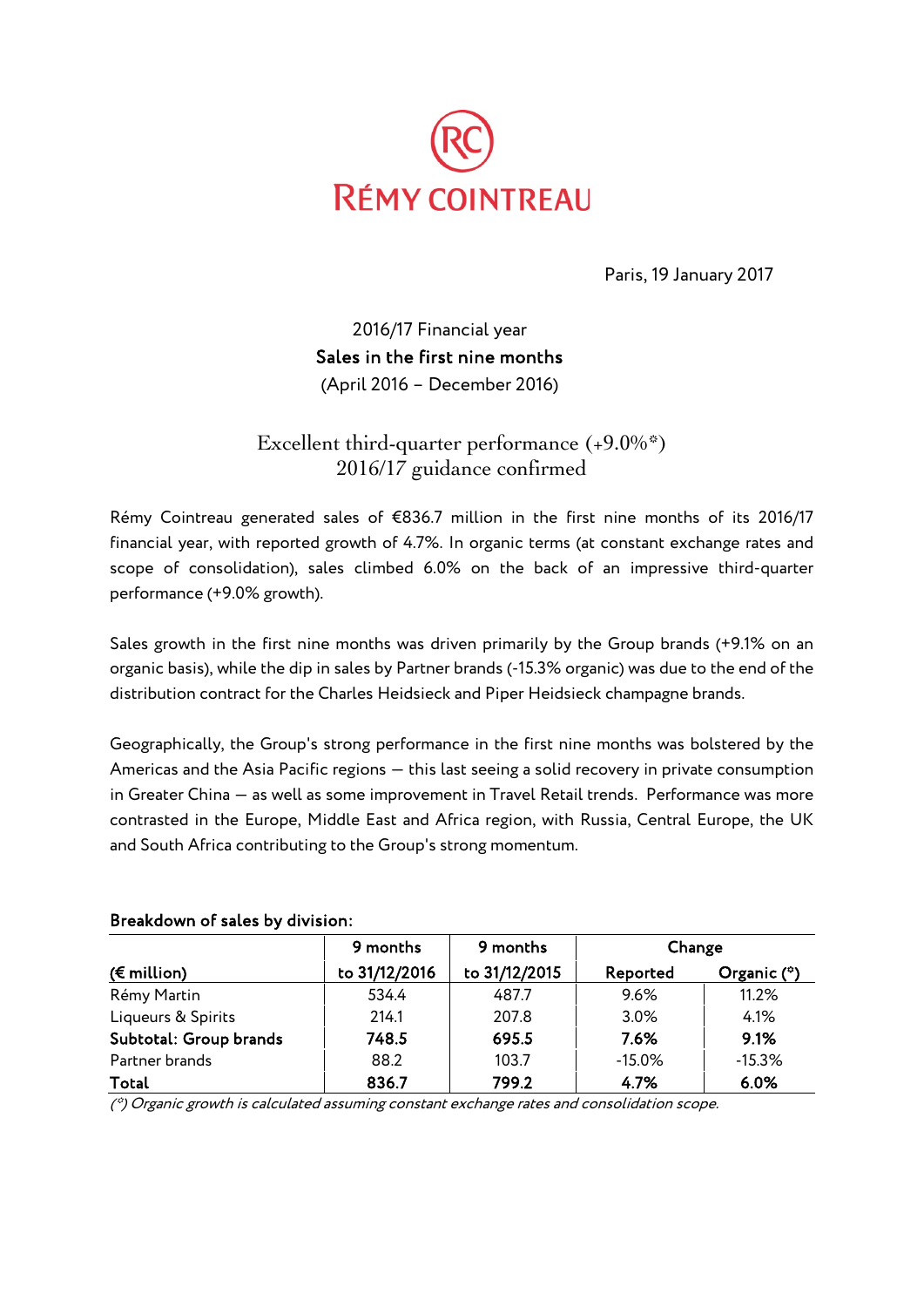### Rémy Martin

The House of Rémy Martin posted an excellent performance over the nine-month period, with organic growth of 11.2%. Performance was underpinned by strong momentum in the Americas, a step-up in private consumption growth in Greater China and Travel Retail, and anticipated shipments in the third quarter for the Chinese New Year celebrations. Sales have also returned to robust growth in Russia since the start of the financial year.

The division also benefited from remarkable mix effects over the period, the result of investments in the highest-range categories in the Rémy Martin portfolio: the launch of LOUIS XIII Le Mathusalem, L'Odyssée d'un Roi project, the opening of a LOUIS XIII store in Beijing, or the launch of the new Rémy Martin XO.

## Liqueurs & Spirits

Growth for the Liqueurs & Spirits division (+4.1%) was driven by a solid increase in main brands.

The Cointreau brand posted satisfying growth over the period, fuelled by the United States and France, as well as by new high-potential markets such as Greater China and Russia. Metaxa put in a robust performance in the first nine months, with the resumption of growth in Russia/CIS and Greece and continued strong momentum in Central Europe, notably thanks to the launch of the new "12 Stars" bottle. On the strength of a good third quarter in the United States, Barbados and the UK, Mount Gay recorded strong growth in the nine-month period, while the slight decrease for St-Rémy at end-December can be attributed to a voluntary reduction in low-end volumes. Islay Spirits (Bruichladdich/Port Charlotte/Octomore/The Botanist) continued to see double-digit growth in the first nine months, with particularly strong performances in its main markets (United States, Europe and Travel Retail).

## Partner brands

The fall in sales was attributable to the end of the distribution agreement for Piper Heidsieck and Charles Heidsieck champagnes in France, Belgium and Travel Retail. Sales of other partner brands continued to enjoy strong momentum in the EMEA region.

## 2016/17 outlook

At the end of the first nine months – fully in line with the Group's forecasts – Rémy Cointreau is confirming its guidance of growth in current operating profit over the 2016/17 financial year, assuming constant exchange rates and consolidation scope.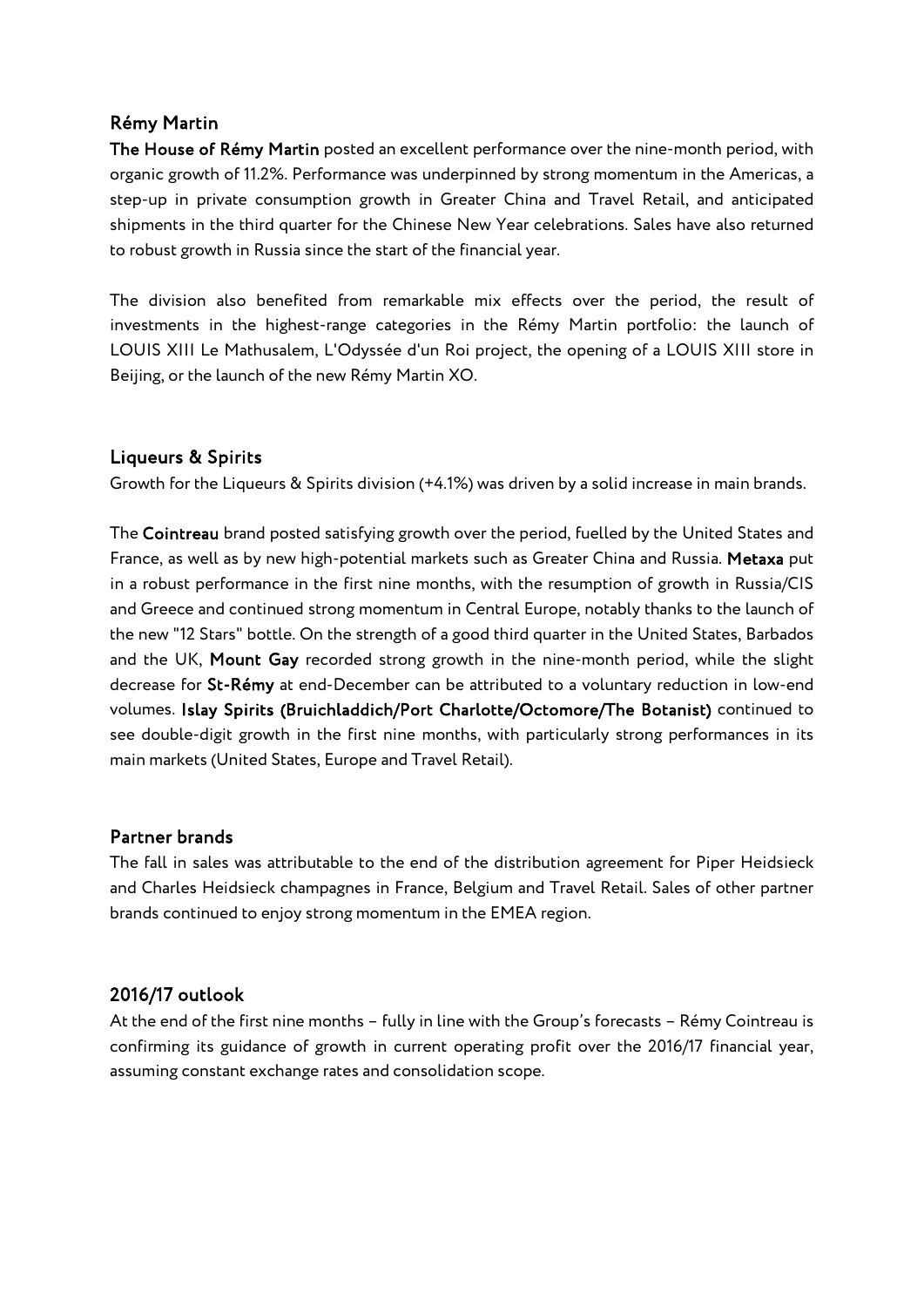#### Definitions of alternative performance indicators

Rémy Cointreau's management process is based on the following alternative performance indicators, chosen for planning and reporting. The Group management considers that these indicators provide financial statement users with useful additional information for understanding the Group's performance. These alternative performance indicators should be considered as supplementing those included in the consolidated financial statements and the resulting movements.

#### Organic sales growth

Organic growth is calculated excluding the impacts of variations in exchange rates as well as acquisitions and disposals.

The impact of exchange rates is calculated by converting sales for the current financial year into the average exchange rates of the previous financial year.

For acquisitions in the current financial year, the sales of the acquired entity are not included in organic growth calculations. For acquisitions in the previous financial year, the sales of the acquired entity are included in the previous financial year but are included in organic growth calculations for the current year only starting from the anniversary date of the acquisition.

For disposals of material size, we use data following the application of IFRS 5, which systematically reclassifies the sales of the sold entity in "Net profit from activities sold or to be sold" for the current and previous financial year.

This indicator serves to focus on Group performance common to both financial years, which local management is more directly capable of measuring.

Contact: Laetitia Delaye — +33 (0)1 44 13 45 25